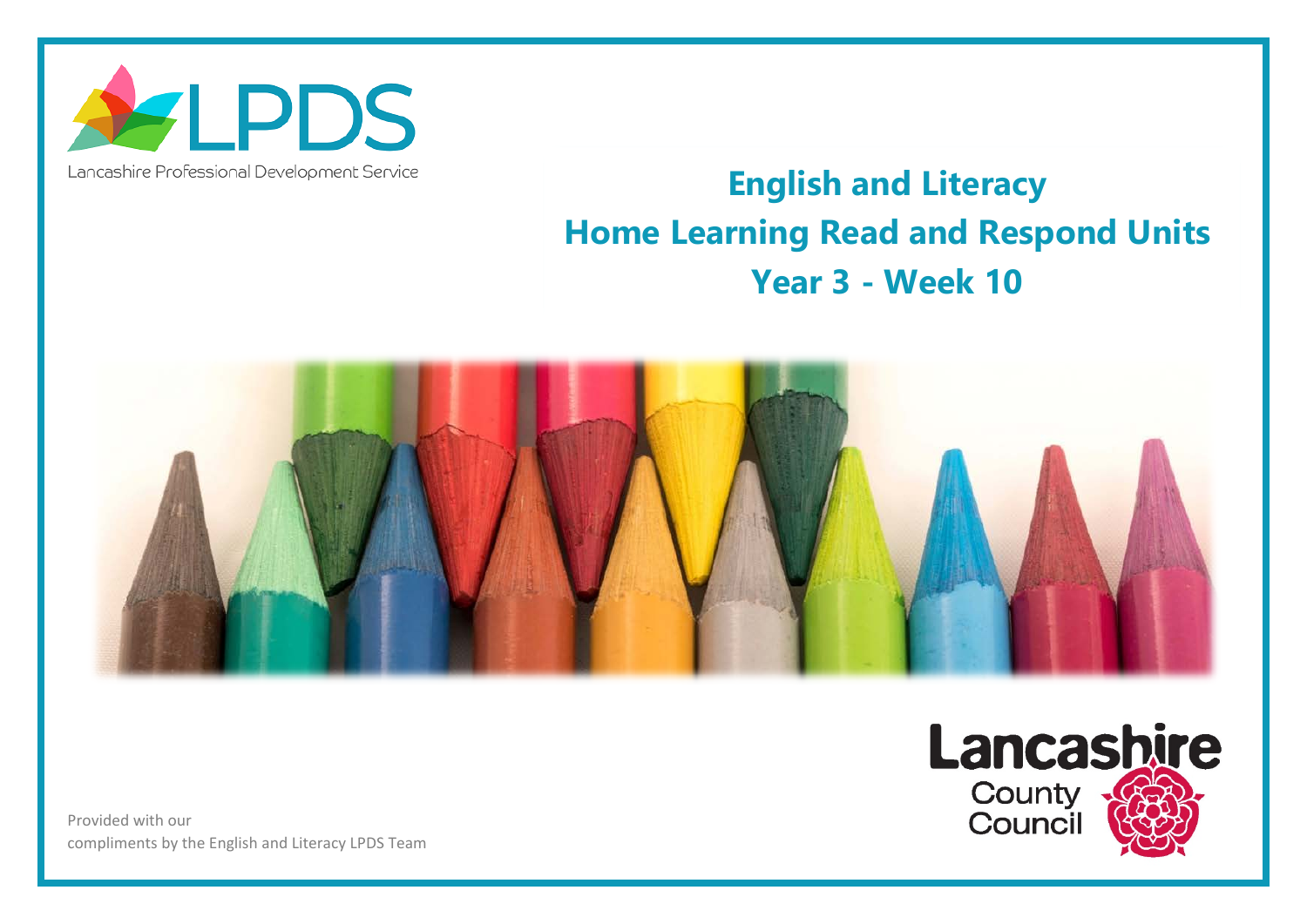

| <b>Week Ten</b>          |                           |                               |                             |                            |                        |  |  |  |
|--------------------------|---------------------------|-------------------------------|-----------------------------|----------------------------|------------------------|--|--|--|
| Year <sub>3</sub>        | Day 1                     | Day 2                         | Day 3                       | Day 4                      | Day 5                  |  |  |  |
| Focus Theme: Up, Up      | <b>Kites</b>              | <b>Kites</b>                  | <b>Hot air balloons</b>     | Wing it!                   | Using your design from |  |  |  |
| and Away! (Part 2)       | Listen/watch the clip     | Today you are going to        | How does a hot air          | Watch this clip:           | yesterday, today you   |  |  |  |
|                          | below from Mary           | write a set of                | balloon work?               | WING IT - The              | are going to write a   |  |  |  |
| This is the second part  | Poppins                   | instructions for how to       | Watch the clip and read     | <b>Animation School</b>    | short story based on   |  |  |  |
| of a two-week unit       | Let's Go Fly A Kite:      | make a kite.                  | the information on the      | https://www.youtube.c      | your design.           |  |  |  |
| defying gravity! Explore | https://www.youtube.c     | First you need to have a      | web page below:             | om/watch?v=ARHVR9Bk        |                        |  |  |  |
| poems, stories and       | om/watch?v=BA-            | look at how to write a        | What is a Hot Air           | OWU                        | Think of your short    |  |  |  |
| movies themed around     | g8YYPKVo                  | set of instructions.          | Balloon?                    |                            | story in three main    |  |  |  |
| the air and flying. Find | Now watch this clip       | Watch this clip on how        | https://mocomi.com/ho       | Now watch this scene       | parts.                 |  |  |  |
| facts and delve into the | from the 2017             | to make a simple cake.        | t-air-balloon/              | from the film 'Up'         |                        |  |  |  |
| history of flight. You   | Wildwood Kite Festival:   | <b>BBC Teach Class Clips:</b> | Explore any vocabulary      | Up Pixar Flying House      | Beginning - Character  |  |  |  |
| might possibly end up    | https://www.youtube.c     | English KS1 / KS2: How        | that is unfamiliar, e.g.    | Scene:                     | makes flying machine.  |  |  |  |
| being blown away!        | om/watch?v=YQafzKr7u      | to write clear                | suspended, altitude,        | https://www.youtube.c      | He/she tests it but it |  |  |  |
|                          | gg                        | instructions                  | resistant, navigate.        | om/watch?v=LBqE6Kdq        | doesn't quite work.    |  |  |  |
|                          | Take a look at a kite     | https://www.bbc.co.uk/        | Use a dictionary to find    | J20                        | Maybe it crashes!      |  |  |  |
| When following links,    | festival in Lytham. Enjoy | teach/class-clips-            | the definitions of these    |                            |                        |  |  |  |
| parents should monitor   | browsing through the      | video/english-ks1-ks2-        | words.                      | Your task today is to      | Middle - Character     |  |  |  |
| that children are        | photographs:              | how-to-write-                 | www.wordhippo.com           | design/create your own     | finds some inspiration |  |  |  |
| remaining on that page   | http://www.discoverfyl    | instructions/zrvtscw          |                             | flying machine.            | and makes alterations  |  |  |  |
| only and are keeping     | de.co.uk/kitefestival202  |                               | Read through The            | What will it look like?    | to the flying machine. |  |  |  |
| safe online.             | 0/                        | Now have a look at            | History of The Hot Air      | How will it fly?           |                        |  |  |  |
|                          |                           | some of these examples        | <b>Balloon section from</b> | Will it fly like a kite? A | End - Flying machine   |  |  |  |
| (Note: You will need to  | Which was your            | written by children.          | this website:               | hot air balloon? An        | works or doesn't work! |  |  |  |
| register with            | favourite kite? Why did   | Click on a few different      | https://www.sciencefor      | aeroplane?                 |                        |  |  |  |
| LoveReading4Kids to      | you like that one?        | examples to see how to        | kidsclub.com/hot-air-       | How will it steer?         | Write some ideas/notes |  |  |  |
| view the extracts.       |                           | write instructions.           | balloons.html               |                            | for each part.         |  |  |  |
| Membership is free).     | If you could design a     | https://www.literacywa        | Write down five facts       | Draw and label your        |                        |  |  |  |
|                          | kite, what would it look  | goll.com/instructions.ht      | that you have found         | flying machine. Use        | Now write your short   |  |  |  |
|                          | like? What shape would    | ml (Note: as these are        | out.                        | everything that you        | story. Remember to     |  |  |  |
|                          | it be? What colours       | written by children,          |                             | have learnt over the last  | include some Year 3    |  |  |  |
|                          | would it be?              | some may contain              | Now enjoy watching          | two weeks about flying     | sentence types/skills  |  |  |  |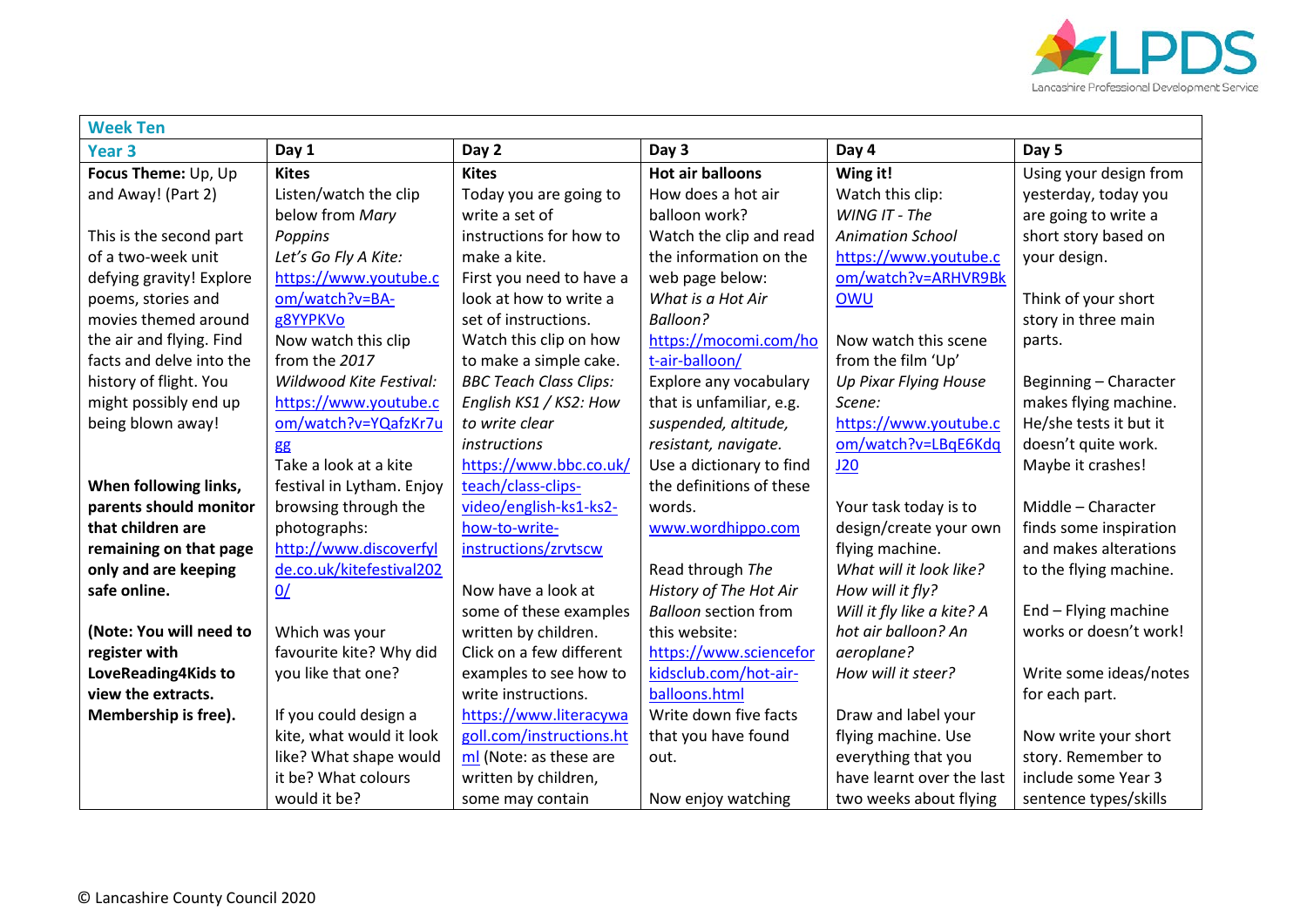

|                      | spelling and              | some real hot air              | to help you with your | that you have learnt,      |
|----------------------|---------------------------|--------------------------------|-----------------------|----------------------------|
| Design your own kite | grammatical               | balloons on the clips          | design.               | e.g.                       |
| and write a short    | inaccuracies).            | below:                         |                       | $-$ use different          |
| description of it    |                           | <b>Hot Air Balloon Mass</b>    |                       | conjunctions in your       |
| underneath.          | Think about how you       | Ascent - Balloon               |                       | writing (e.g. when,        |
|                      | make a kite. If you       | <b>Festival Barnstorf 2019</b> |                       | although, since,           |
|                      | haven't made a kite       | https://www.youtube.c          |                       | before, after, until)      |
|                      | before you can use the    | om/watch?v=CjOC1CSP            |                       | $-$ use adverbs in your    |
|                      | clip below.               | <b>BWO</b>                     |                       | writing (e.g. carefully,   |
|                      | How To Make A Simple      | (Up to 3:30 mins)              |                       | happily, soon, silently,   |
|                      | Kite for Kids:            |                                |                       | next)                      |
|                      | https://www.youtube.c     | Colourful Time-Lapse of        |                       | $-$ use inverted commas    |
|                      | om/watch?v=dismSOx3       | Hot Air Balloons in New        |                       | (speech marks) to          |
|                      | q0g                       | Mexico - Short Film            |                       | show a character is        |
|                      | You could base your       | Showcase (spelt colorful       |                       | speaking                   |
|                      | instructions on the Flat  | in this American video).       |                       | $-$ use prepositions (e.g. |
|                      | Stanley kite that you     | https://www.youtube.c          |                       | above, below,              |
|                      | made in an earlier unit.  | om/watch?v=QGAMTlI6            |                       | beneath, beyond,           |
|                      |                           | XxY                            |                       | within, outside)           |
|                      | Features that you might   |                                |                       |                            |
|                      | want to include:          |                                |                       | Decide if you are writing  |
|                      | -What You Need/           |                                |                       | in first person (I) or     |
|                      | Apparatus section at      |                                |                       | third person (he/she).     |
|                      | the start                 |                                |                       | Make sure you keep it      |
|                      | -bullet points/ numbers   |                                |                       | the same throughout        |
|                      | to sequence the steps     |                                |                       | the story.                 |
|                      | -imperative (bossy)       |                                |                       | Keep re-reading your       |
|                      | verbs, e.g. place, stick  |                                |                       | story as you write to      |
|                      | -some adverbs, e.g.       |                                |                       | check it makes sense       |
|                      | carefully, gently, firmly |                                |                       | and you are happy with     |
|                      | -a diagram/illustration   |                                |                       | it. Check for spelling     |
|                      | to help.                  |                                |                       | and punctuation too!       |
|                      |                           |                                |                       |                            |